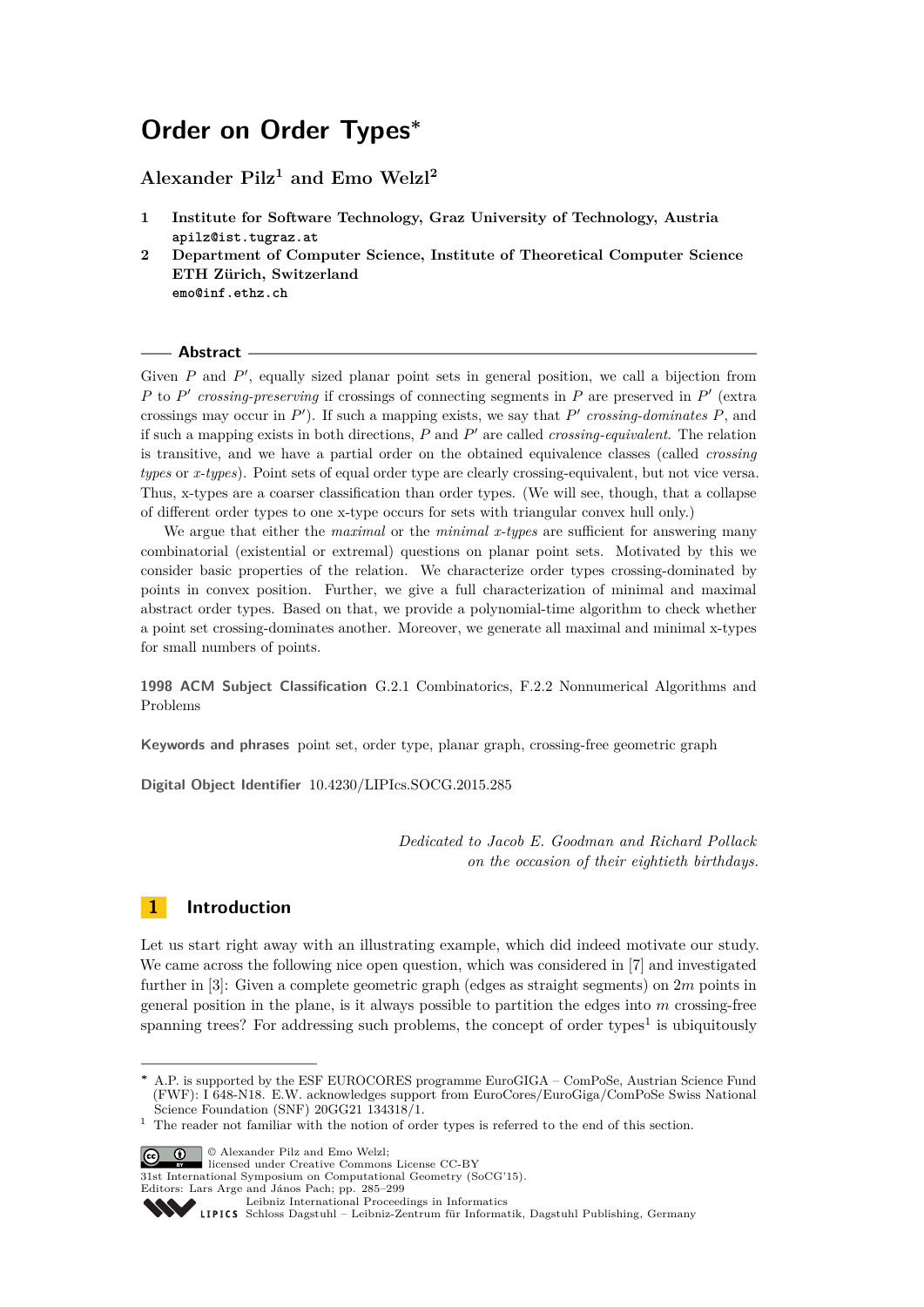<span id="page-1-0"></span>

**Figure 1** The three maximal order types for 6 points with a partition of the complete geometric graph into three crossing-free spanning-trees (see [\[3,](#page-14-1) Figure 8]).

<span id="page-1-1"></span>

**Figure 2** Points sets *P*, *P'*, and *P''* on five points. The mappings  $p \mapsto p'$  and  $p' \mapsto p''$  are x-preserving, therefore  $P \leq_x P' \leq_x P''$ .  $P \leq_x P' \leq_x P''$  follows from the increasing number of crossings.

used in Discrete and Computational Geometry, as it allows for classifying the infinite number of point sets of a given size into a finite number of equivalence classes, capturing combinatorial properties such as which pairs of spanned line segments cross and which points define the set's convex hull. Checking the question at hand for 4 points is easy, since there are only two order types. For 6 points, there are already 16 order types to consider. By what we study below, we claim, though, that the partitions for the three order types given in Figure [1](#page-1-0) constitute already a complete proof of the fact for 6 points. This is because the three order types are maximal w.r.t. crossing pairs of edges – a notion to be rendered more precisely and not to be confused with the maximum number of crossings, as achieved by the convex position order type only. In fact, in our example, convex position does allow a partition into crossing-free spanning paths, while this is not true for some other order type of six points. By using the techniques presented herein, we were able to experimentally confirm that such a partition exists for any point set of up to ten points, using the reduced set of order types.

We proceed to basic definitions. Given two equally sized point sets *P* and *Q* in general position in the plane, a bijection  $P \to Q$ ,  $p \mapsto p'$ , is called *crossing-preserving* (or *x-preserving*) if whenever the segment  $pq$  crosses the segment  $rs$  (for points  $p, q, r$  and  $s$  in  $P$ ) then  $p'q'$ crosses r's'. If such a mapping exists, we say that *Q* crossing-dominates (*x*-dominates) *P*, in symbols  $Q \geq_x P$  or  $P \leq_x Q$ . If such mappings exist in both directions, then P and Q are called *crossing-equivalent* (*x-equivalent*), in symbols  $P \sim_x Q$ . Finally, if  $Q \geq_x P$  but  $Q$  and *P* are not x-equivalent, then we say that *Q strictly crossing-dominates* (*strictly x-dominates*) *P*, in symbols  $Q >_{x} P$  or  $P <_{x} Q$ . The relation is transitive and it induces a partial order on the obtained equivalence classes (called *crossing types* or *x-types*). An order type or crossing type is called *crossing-maximal* (*x-maximal*), if for a set *P* of that type there is no point set that strictly x-dominates *P*; accordingly for *crossing-minimal*.

Figure [2](#page-1-1) shows three 5-point sets P, P', and P'' with x-preserving mappings  $(p \mapsto p'$ and  $p' \mapsto p''$ , respectively) witnessing  $P \leq_x P' \leq_x P''$ . Obviously,  $P \leq_x Q$  entails that the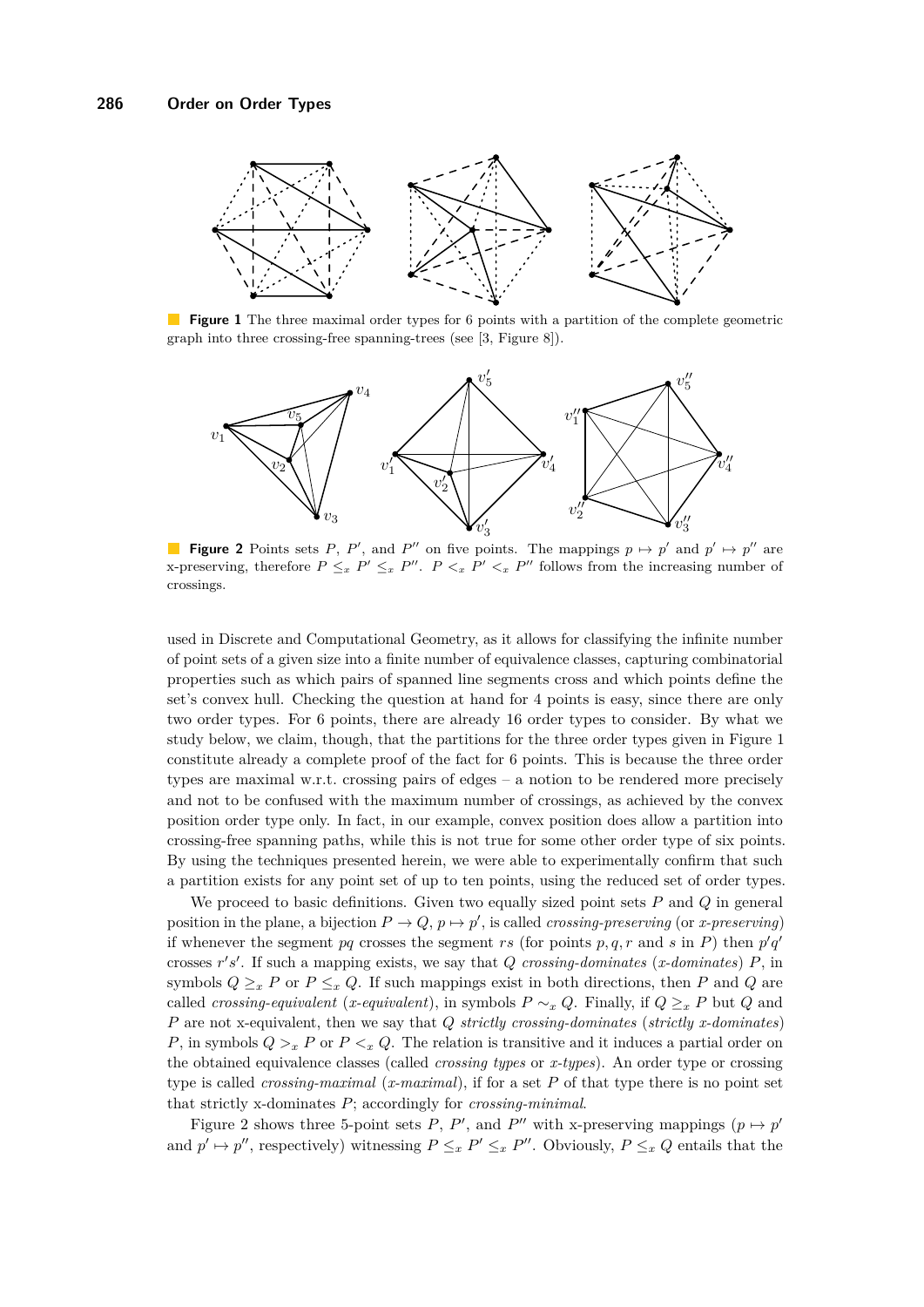<span id="page-2-0"></span>

**Figure 3** The 16 order types for 6 points with the Hasse-diagram for the x-dominance relation.

complete geometric graph on *Q* has at least as many crossings as the complete graph for *P*. We can therefore conclude, in fact,  $P \leq_x P' \leq_x P''$ .

Figure [3](#page-2-0) displays 16 point sets representing the order types on six points, with the Hasse-diagram for the x-dominance relation. There, we can make the following observations.

- There are two order types (at the lower left of Figure [3\)](#page-2-0) that merge to one x-type. We  $\blacksquare$ will show that such a collapse happens only if the order types have three extreme points.
- The number of maximal order types is 3, all these maximal order types are also x- $\sim$ types. There are six minimal order-types and five minimal x-types. Exploiting the basic properties we develop, we were able to determine (by a computer program) the values in Table [1.](#page-3-0) Two of these necessary basic properties are listed next.
- If  $Q$  strictly x-dominates  $P$  in Figure [3,](#page-2-0) then  $Q$  has strictly more extreme points than  $P$ . We will show that this is true in general.
- There are only four order types that are *not* x-dominated by sets in convex position. We will develop a necessary and sufficient criterion for x-dominance by sets in convex position. This makes this property easy to check without explicitly providing an xpreserving mapping (the property is that there has to be a Hamiltonian cycle of so-called unavoidable edges). For sets not dominated by sets in convex position, we give a detailed characterization, and show how to efficiently obtain an x-preserving mapping between two point sets, if one exists.

**It often suffices to check x-minimal or x-maximal x-types.** In Combinatorial Geometry, one is often concerned with estimating the minimum or maximum number of certain (mainly plane) geometric graphs a point set admits. Such combinatorial questions usually depend only on the set's order type. A complete enumeration of the order types of small point sets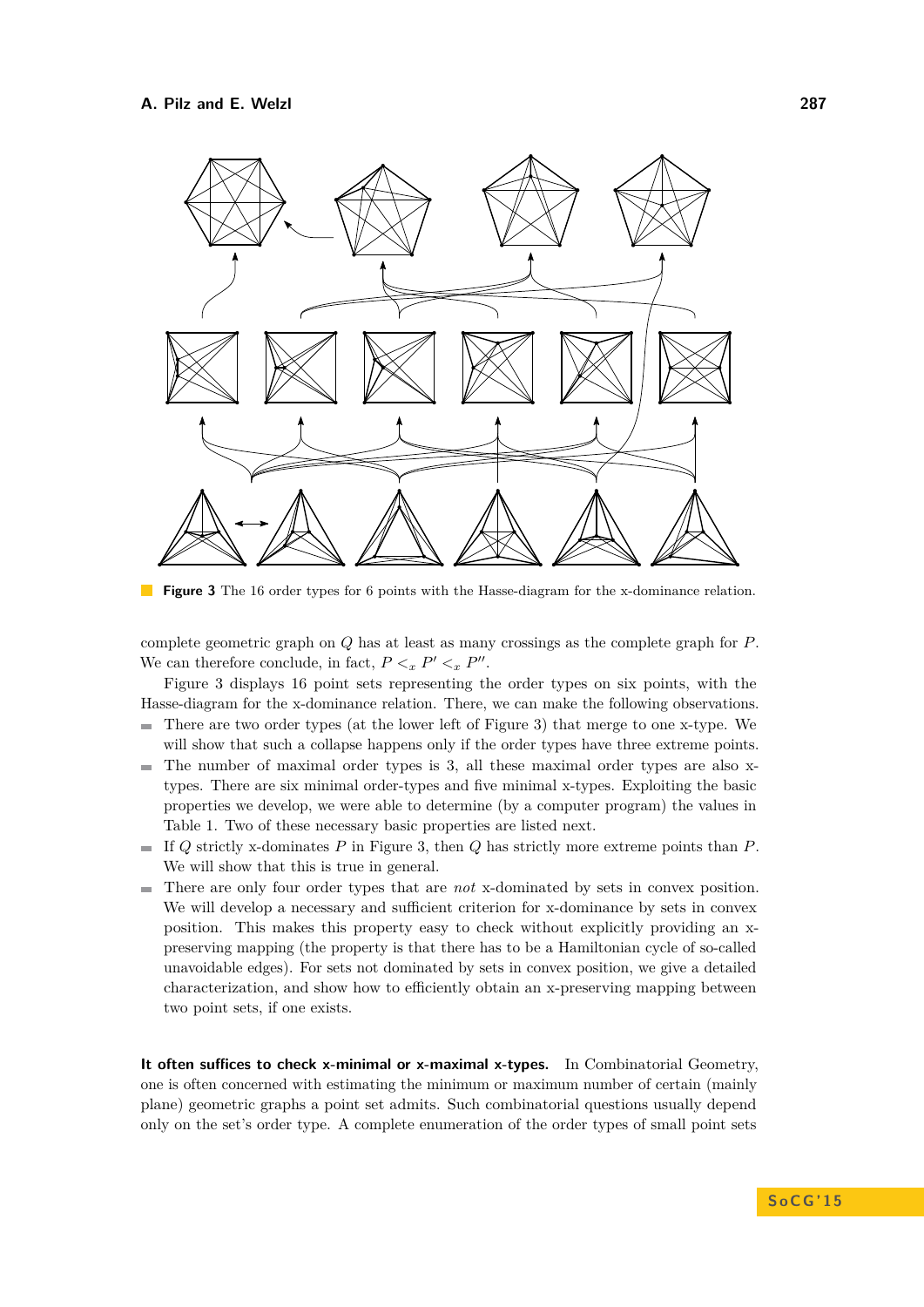| $\#$           | order types $[1, 5]$ | crossing-maximal           |     | crossing-minimal             |        |
|----------------|----------------------|----------------------------|-----|------------------------------|--------|
| $\overline{4}$ | $\overline{2}$       |                            | 50% |                              | $50\%$ |
| 5              | 3                    |                            | 33% |                              | 33%    |
| 6              | 16                   | 3                          | 19% | 6                            | $38\%$ |
| 7              | 135                  | 17                         | 13% | 49                           | $36\%$ |
| 8              | 3'315                | 489                        | 15% | 1'179                        | $36\%$ |
| 9              | 158'817              | 28'103                     | 18% | 55'278                       | $35\%$ |
| 10             | 14'309'547           | 2'866'895                  | 20% | 4'888'160                    | 34%    |
| 11             | 2'334'512'907        | [503'727'394, 504'463'503] | 22% | $[787'697'700, 787'720'845]$ | $34\%$ |

<span id="page-3-0"></span>**Table 1** The number of small crossing-minimal and crossing-maximal order types.

by Aichholzer, Aurenhammer, and Krasser [\[1\]](#page-14-3) allows for investigating such problems for small instances. Our concept of crossing types enables us to only consider a subset of all order types for several combinatorial problems. We give an incomplete list of examples.

- $\blacksquare$  The number of crossing-free graphs of a certain type (e.g., spanning trees, polygonizations, or perfect matchings) is minimized for a maximal x-type and it is maximized for a minimal x-type.
- Similarly, the smallest number  $e_k(n)$  such that any graph with at least  $e_k(n)$  edges  $\equiv$ contains  $k+1$  pairwise disjoint edges (see, e.g., [\[16\]](#page-14-5)) is determined by a maximal x-type.
- The maximal number of points in convex position is minimized for a minimal x-type.  $\blacksquare$
- The size of the largest crossing family (see e.g., [\[6\]](#page-14-6)) is minimized for a minimal x-type.
- The minimal number of crossings in a straight line drawing of the complete graph is  $\blacksquare$ realized on some minimal crossing type.

Indeed, point sets in convex position minimize the number of various classes of plane graphs [\[4\]](#page-14-7). However, there are classes where the crossing-preserving mapping does not maintain membership in the class, the most obvious example being triangulations. Hence, the number of triangulations may not be minimized by a maximal x-type.

**Order types, orientation-equivalence.** Given a sequence *pqr* of three distinct non-collinear points, we define its *orientation*  $\nabla pqr$  as  $+1$  if the sequence  $(p, q, r)$  traverses the triangle bounding the convex hull of  $\{p,q,r\}$  (denoted by  $\Delta pqr$ ) in counterclockwise direction and as −1 if this orientation is clockwise. Given two equally sized point sets *P* and *Q* in general position, a bijection  $P \to Q$ ,  $p \mapsto p'$ , is called *order-preserving* if there is an  $\varepsilon \in \{-1, +1\}$ such that  $\nabla p' q' r' = \varepsilon \nabla p q r$  for all sequences *pqr* of three distinct points in *P*. If such a mapping exists, we say that *P* and *Q* are *order-equivalent*. The resulting equivalence classes are called *order types* [\[9\]](#page-14-8) (and "*being of the same order type*" is mostly used for what we called here "order-equivalent"). For every natural number *n* there is only a finite number of order types; complete databases are available up to  $n = 11$ , see [\[1,](#page-14-3) [5\]](#page-14-4).

Segment *pq* crosses segment *rs* iff both  $\nabla pqr \cdot \nabla pqs = -1$  (i.e., *r* and *s* lie on different sides of the line through *p* and *q*) and  $\nabla$ *rsp* ·  $\nabla$ *rsq* = -1. Hence, order-equivalent sets are also x-equivalent (as we have indicated already, there are examples that show the reverse implication not to be true).

Given a point set, the orientation of each point triple is clearly defined by the containment of points in the half-planes given by the supporting lines of all point pairs. In a *generalized configuration of points*, these supporting lines of point pairs are replaced by supporting pseudolines (i.e., bi-infinite simple Jordan curves such that each pair of pseudo-lines intersects once – in a crossing, not tangentially). The orientation of a point triple is defined by the half-planes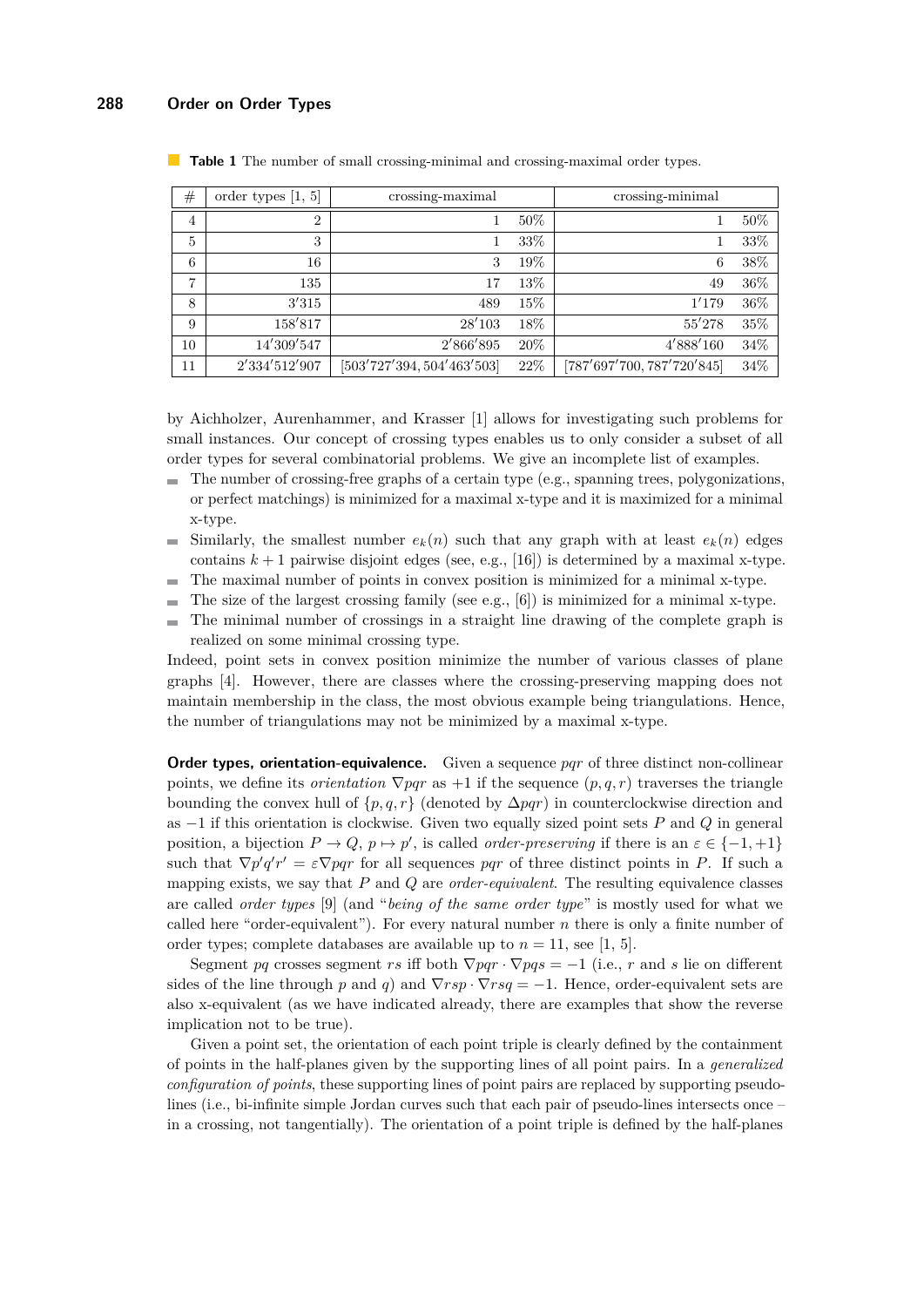given by these supporting pseudo-lines. See, e.g., [\[10\]](#page-14-9) for a formal definition (in the projective plane). This concept generalizes order types to *abstract order types*. An abstract order type of a point set (with straight supporting lines) is *realizable*.

We will see that there are point sets that are x-dominated by an abstract order type, but not by a realizable one. For abstract order types, we will obtain a complete characterization of the generalized configurations of points x-dominating and x-dominated by a given one. Since it is ∃R-complete to decide whether an abstract order type is realizable [\[12\]](#page-14-10) (see also [\[15\]](#page-14-11)), there is not much hope for obtaining the same result for (realizable) order types.

**Rotation systems.** Let *P* be a point set of *n* points in general position. For any point  $p \in P$ , consider a ray  $r_p$  starting at p. When rotating  $r_p$  counterclockwise around p, the points  $P \setminus \{p\}$  are traversed by  $r_p$  in a fixed circular order, called the *rotation* of *p*. The *rotation system* of *P* is the set of the rotations of all points of *P*. Similar to order types, we consider two rotation systems to be equivalent if one can be obtained from the other by relabeling and mirroring. The following result (whose origin will be discussed later in this paragraph) gives a tight relation between the rotation system and crossing-equivalence.

<span id="page-4-0"></span> $\triangleright$  **Corollary 1** (Kynčl [\[11,](#page-14-12) Proposition 6]). *Two point sets have the same rotation system iff they are crossing-equivalent.*

However, our main concern in this work is not crossing-equivalence, but rather the partial order on the set of all order types defined by crossing dominance.

Clearly, the order type of *P* determines its rotation system. The reverse problem, i.e., reconstructing the order type of *P* when given only its rotation system, has been considered in connection with applications in robotics (see, e.g.,  $[17]$ ). Wismath  $[18]$  gives a simple example of a rotation system on four elements that can be obtained by two different point sets with labels. (He then describes a method to reconstruct the point set if additional information is available.) However, when disregarding the labels in Wismath's example, the two different point sets have the same order type. An example of two different order types producing the same rotation system is given by the two point sets in the lower left corner of Figure [3.](#page-2-0) Aichholzer et al. [\[2\]](#page-14-15) show that, essentially, the order type can be reconstructed from the rotation system if there are more than three extreme points, or if the extreme points are given. Their reconstruction method is applicable even if an unknown number of rotations have been reversed. Further, they give tight bounds on the number of (labeled) order types with a common rotation system based on properties of the point set. (We will revisit these properties in Section [5.](#page-10-0))

Let *K<sup>P</sup>* be the complete geometric graph on the point set *P*. The rotation system of *P* determines the order in which the edges emanate from each vertex of  $K_P$ . Straight-edge drawings of the complete graph are generalized by so-called *good drawings*. In a good drawing of a graph, vertices are represented by distinct points, and edges are drawn as simple Jordan arcs, where two edges intersect in at most one single point that may be their common endpoint or a proper crossing. Kynčl [\[11\]](#page-14-12) shows that, for good drawings of the complete graph, a valid set of crossing edge pairs fully determines the rotation system of the good drawing, and that the rotation system determines whether two edges cross. Corollary [1](#page-4-0) is therefore a special case of that result.[2](#page-4-1)

<span id="page-4-1"></span><sup>2</sup> In general, the rotation system does not determine the crossings for non-complete graphs. The problem of determining the crossing number of a graph with a given rotation system is NP-complete [\[13\]](#page-14-16).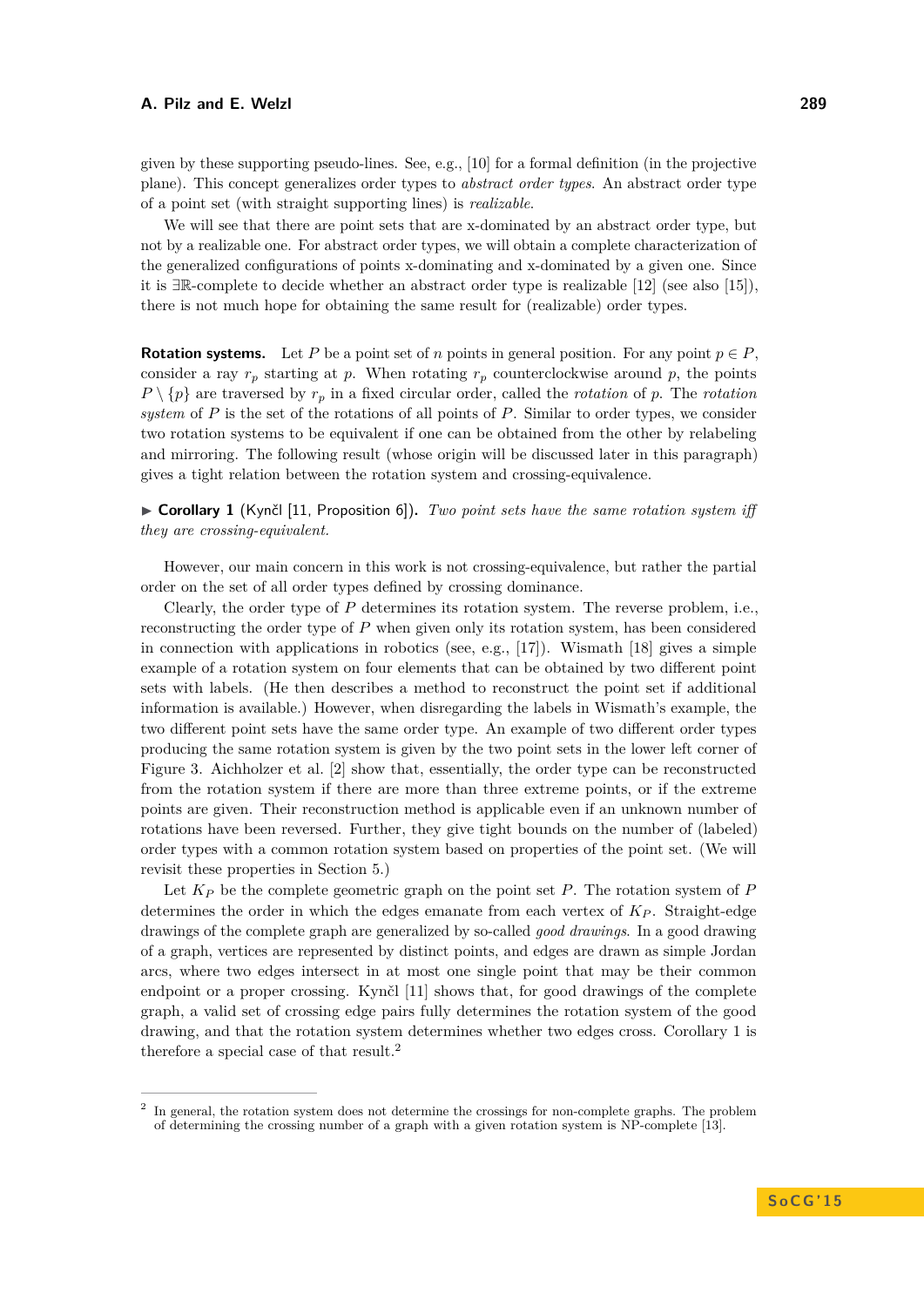**Further related work.** A complementary topic to characterizing crossing-maximal sets is the one for finding universal point sets. An *n-universal point set* admits a straight-line embedding of any planar graph with *n* vertices. Cardinal, Hoffmann, and Kusters [\[8\]](#page-14-17) showed that for  $n \leq 10$  there exists an *n*-universal point set of size *n*, and that for  $n \geq 15$  no such set can exist. There is a certain relation to crossing-minimal sets, but observe that our setting is more constrained, as there is a bijection between the vertices/points.

**Notation.** The function conv(*P*) denotes the convex hull and  $ext(P)$  denotes the set of extreme points in a set  $P$  of points. Let  $Conv_n$  denote the order type of all sets of  $n$  points in convex position (i.e., sets *P* with  $|\text{extr}(P)| = |P| = n$ ). Throughout the paper, let  $p \mapsto p'$ be an x-preserving mapping from a finite set *P* of points in the plane (in general position) to another point set  $P' = \{p' | p \in P\}$  in general position. For  $A \subseteq P$ , we write A' for  $\{p' \mid p \in A\}.$ 

## <span id="page-5-0"></span>**2 Crossing-Dominance, Convex Position, and Inner Points**

In a set of *n* points in convex position, every 4-tuple of points determines exactly one crossing pair of segments. Hence there are  $\binom{n}{4}$  such crossing pairs, which is obviously the largest possible number for *n* points. Therefore, no set can strictly x-dominate a set in Conv*n*, and  $Conv_n$  is an x-maximal order type. We characterize the sets that are x-dominated by sets in convex position. For that purpose, given a set P in general position, we call a pair  $\{p,q\}$  of two distinct points in *P unavoidable* if no segment determined by two points in *P* crosses the segment *pq*. The term "unavoidable" stems from the fact that every triangulation of *P* must use all unavoidable pairs as edges. Clearly, the edges of the convex hull give rise to such unavoidable pairs, but other possibilities occur. In fact, the number of unavoidable pairs in a set of *n* points can be as large as  $2n - 2$ , see [\[14\]](#page-14-18).

## <span id="page-5-2"></span>**► Theorem 2.**  $P \leq x Q \in \text{Conv}_n$  *iff the unavoidable pairs in*  $P$  *contain a Hamiltonian cycle.*

**Proof.** Suppose  $P \leq x \ Q \in \text{Conv}_n$  with  $Q = \{q_0, q_1, \ldots, q_{n-1}\}$  such that points of  $Q$  appear in order  $(q_0, q_1, \ldots, q_{n-1})$  along the boundary of conv $(Q)$  in counterclockwise order, and let  $P = \{p_0, p_1, \ldots, p_{n-1}\}\$  such that  $p_i \mapsto q_i$  is x-preserving. Then all pairs  $\{p_i, p_{(i+1) \mod n}\}\$ , *i* = 0, 1, . . . , *n*−1, have to be unavoidable, since only unavoidable pairs can map to unavoidable pairs under an x-preserving mapping. Hence, a Hamiltonian cycle of unavoidable pairs exists for *P*. For the other direction, suppose the unavoidable pairs in *P* allow a Hamiltonian cycle. Let  $P = \{p_0, p_1, \ldots, p_{n-1}\}$  with pairs  $\{p_i, p_{(i+1) \mod n}\}, i = 0, 1, \ldots, n-1$ , forming a spanning cycle of unavoidable pairs. Note that the geometric realization of this cycle is a simple polygon that is crossed by no segment connecting points in *P*. That is, every segment connecting points in *P* is either completely inside or completely outside the polygon (or part of the polygon). Suppose segment  $p_i p_j$  crosses  $p_k p_\ell$ . Then they have to be (i) either both inside the unavoidable polygon or both outside the unavoidable polygon and (ii) the appearance of points  $\{p_i, p_j\}$  and  $\{p_k, p_\ell\}$  alternate along the unavoidable cycle. Since two segments in a convex polygon cross iff their endpoints alternate along the convex polygon, an x-preserving mapping from  $P$  to  $Q$  readily follows.

For point sets not dominated by  $Conv_n$ , we can identify the following property, which gives a rather strong condition for x-dominance.

<span id="page-5-1"></span>▶ **Theorem 3.** Suppose  $P \leq_x P'$  and there exists point  $p' \notin \text{extr}(P')$ . Then the rotation of p in  $P$  *is equivalent to the rotation of*  $p'$  *in*  $P'$ *.*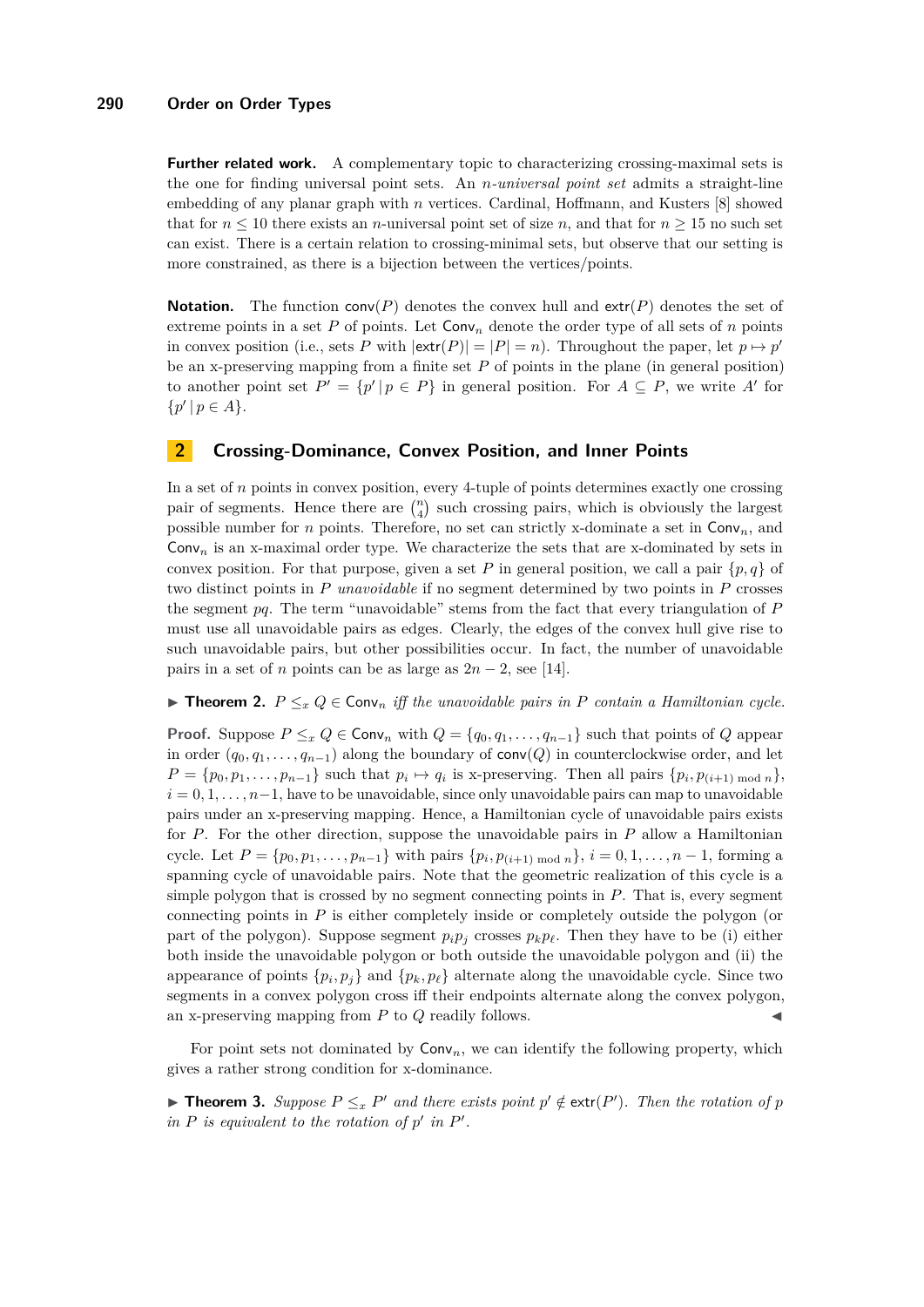<span id="page-6-0"></span>

**Figure 4** For a point  $p'$  in the interior of a triangle, the rotation is equivalent to the one of its preimage. (a) The path from *p* via *x* to *c* has to cross an edge of the triangle ∆*pab*. This is only possible in  $P'$  if  $x'$  is at the same relative position in the rotation around  $p'$ . (b) If the images of  $x_1$ and *x*<sup>2</sup> would change their relative position in the rotation, we would loose a crossing between the paths  $(p, x_1, a)$  and  $(p, x_2, b)$ .

**Proof.** The statement is obviously true for four points; suppose therefore that  $|P| > 5$ . Since *p*is an inner point of *P*<sup>'</sup>, there exists at least one triangle  $\Delta a'b'c'$  that contains *p*'. The complete graph on  $\{a, b, c, p\}$  is also crossing-free. (We do not know whether *p* is inside  $\Delta abc$ , but this is not needed for our argument. To prevent confusion by geometric artifacts, one may even consider  $K_P$  to be projected onto a sphere.) Suppose there is a point x that is, w.l.o.g, separated from *c* by *a* and *b* in the rotation around *p*. Then the path  $(p, x, c)$  has to leave the triangle ∆*abp* by crossing one of its edges (see Figure [4](#page-6-0) (a)). This crossing also has to be present in  $P'$  and this is only possible if  $x'$  is also separated from  $c'$  by  $a'$  and  $b'$  in the rotation around  $p'$ , as shown in Figure [4](#page-6-0) (b). Hence, the rotation around  $p$  is the same w.r.t.  $(a, b, c)$  for every fifth point x. We are therefore left with the case where there are two points  $x'_1$  and  $x'_2$ , separated, w.l.o.g., from  $c'$  by  $a'$  and  $b'$ ; the situation is the same for their preimages in  $P'$  by the previous arguments. Let the subsequence in the rotation of  $p'$  be  $(a', x'_1, x'_2, b')$ , and suppose it is  $(a, x_2, x_1, b)$  in *P*. Then the path  $(p, x_1, a)$  intersects the path  $(p, x<sub>2</sub>, b)$ , as sketched in Figure [4](#page-6-0) (c). But the images of such paths, shown in Figure 4 (d), are always non-intersecting in  $P'$ , a contradiction.

#### **3 Crossing-Dominance Needs More Extreme Points**

The x-dominance relation exhibits the following monotonicity properties.

<span id="page-6-1"></span>**• Proposition 4.** (1) If  $P \leq_x Q$ , then the complete straight line drawing  $K_Q$  of the complete *graph on Q has at least as many crossing pairs of edges as*  $K_P$  *does.* (2) If  $P \leq r$ , Q, then  $|\text{extr}(P)| \leq |\text{extr}(Q)|.$ 

**Proof.** (1) follows directly from the definition of an x-preserving mapping. For (2) remember that a triangulation of a point set (in general position) with *n* points and *h* extreme points has exactly  $3n - 3 - h$  edges. Now consider an x-preserving bijection  $p \mapsto p'$  from *P* to *Q* and some triangulation of *Q*, which has  $3n - 3 - |\text{extr}(Q)|$  edges. The preimage of this triangulation is a crossing-free graph on *P* which is contained in some triangulation of *P* with  $3n-3 - |\text{extr}(P)|$  edges. Therefore,  $3n-3 - |\text{extr}(Q)| \leq 3n-3 - |\text{extr}(P)|$ .

The main purpose of this section is to shed some extra light on property (2). In particular we will show that (i)  $P \leq_{x} Q$  implies  $|\text{extr}(P)| \leq |\text{extr}(Q)|$  (Theorem [13\)](#page-8-0). Moreover, given an x-preserving mapping from *P* to *Q*, (ii) the inverse is also x-preserving iff  $|\text{extr}(P)| = |\text{extr}(Q)|$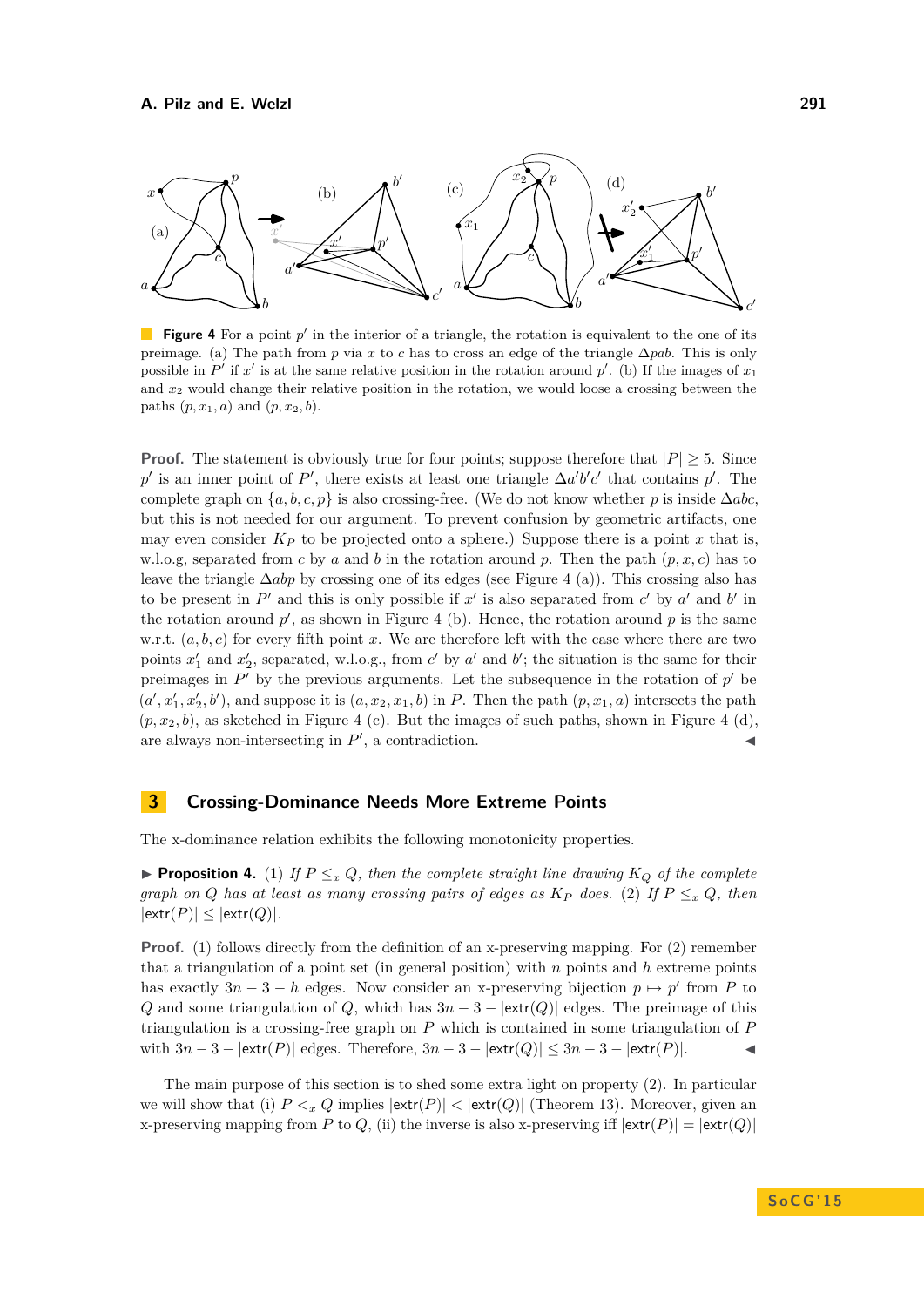(Theorem [14\)](#page-8-1) and (iii) the mapping is order-preserving iff  $ext(P)' = ext(Q)$  (Theorem [10\)](#page-8-2). We will see that a triangular convex hull is a situation that needs special attention.

**Switching to crossing.** We discriminate the relative position of two distinct non-crossing segments *pq* and *rs* on points in a set *S* in general position as follows: They are called *incident* if they share an endpoint, they are called *parallel* if the lines supporting them intersect in a point outside of both segments, and they are called *stabbing* if the line of one of the two segments crosses the the other segment. "Crossing", "parallel", "stabbing", and "incident" exhaust all possibilities for two segments connecting points in general position.

Note that in an x-preserving mapping the image of non-crossing segments can of course be crossing – not so for parallel segments, though.

**Example 1** Lemma 5. (1) If pq and rs are parallel, then  $p'q'$  and  $r's'$  are parallel. (2) If pq and rs are non-crossing and  $p'q'$  and  $r's'$  are crossing, then pq and rs are stabbing (i.e.,  $\{p,q,r,s\}$ *is not in convex position).*

**Diagonals stay.** A segment  $pq$  connecting two points  $p$  and  $q$  in a point set  $S$  is called a *diagonal of S* if *p* and *q* are extreme points in *S* and *pq* is not an edge of the convex hull of *S*.

 $\blacktriangleright$  **Lemma 6.** If pq is a diagonal of P, then  $p'q'$  is a diagonal of P'.

**Proof.** Note that *pq* is crossed by some segment *rs* (take any two points in  $P \setminus \{p,q\}$  on opposite sides of the line through  $pq$ ). Hence,  $p'q'$  cannot be an edge of the convex hull. Therefore, if  $p'q'$  is not a diagonal of P', then the line containing  $p'q'$  must intersect some edge  $a'b'$  (in its interior) of the convex hull of P'. Note that  $p'q'$  and  $a'b'$  do not cross, so pq and *ab* do not cross, and therefore *a* and *b* must lie on the same side of the line *h* containing *pq* (because *p* and *q* are extreme). Now, since *pq* is a diagonal, there must be a point *c* on the other side of this line *h*; we know that both *ac* and *bc* cross *pq*. But it is not possible that both  $a'c'$  and  $b'c'$  cross  $p'q'$ , since a' and b' lie on opposite sides of the line through  $p'$ and  $q'$ ; a contradiction to  $p \mapsto p'$  being x-preserving.

If there are at least four extreme points then every extreme point participates in a diagonal. Therefore, an x-preserving mapping maps extreme points to extreme points.

<span id="page-7-0"></span>▶ Corollary 7. If  $|\text{extr}(P)| \geq 4$  *then*  $(\text{extr}(P))' \subseteq \text{extr}(P')$ .

The aforementioned argument cannot be used if there are only three extreme points in *P*. In fact, the implication in the corollary simply is not true in this case (see the x-equivalent sets in Figure [3\)](#page-2-0).

**Jumping out of a triangle.** As we have learned, if  $pq$  and  $rs$  do not cross, but  $p'q'$  and  $r's'$ do, then *pq* and *rs* must be stabbing and therefore *p, q, r, s* is not in convex position. W.l.o.g., let *p* be in conv({q, r, s}). If, indeed,  $p'q'$  and  $r's'$  cross, then clearly  $p' \notin \text{conv}(\{q', r', s'\})$ . This "jumping out of a triangle" immediately has further implications for the location of  $p'$ , as the following lemma states.

▶ **Lemma 8.** *If*  $p \in \text{conv}(\{q, r, s\})$  *and*  $p' \notin \text{conv}(\{q', r', s'\})$  *then*  $p' \notin \text{conv}(A')$  *with A being the set of points in P not in the interior of conv* $(\lbrace q, r, s \rbrace)$ *. In particular,*  $p' \notin \text{conv}(\text{extr}(P)')$ *.* 

**Proof.** Consider some point  $t \in P$  not in the interior of conv $(\{q, r, s\})$ , i.e., this point lies either outside  $conv({q, r, s})$  or is one of the points *q, r,* or *s*. Now consider *p'*, which is outside conv( $\{q', r', s'\}$ ) and therefore a line *h* separating *p*<sup>*'*</sup> from conv( $\{q', r', s'\}$ ) exists.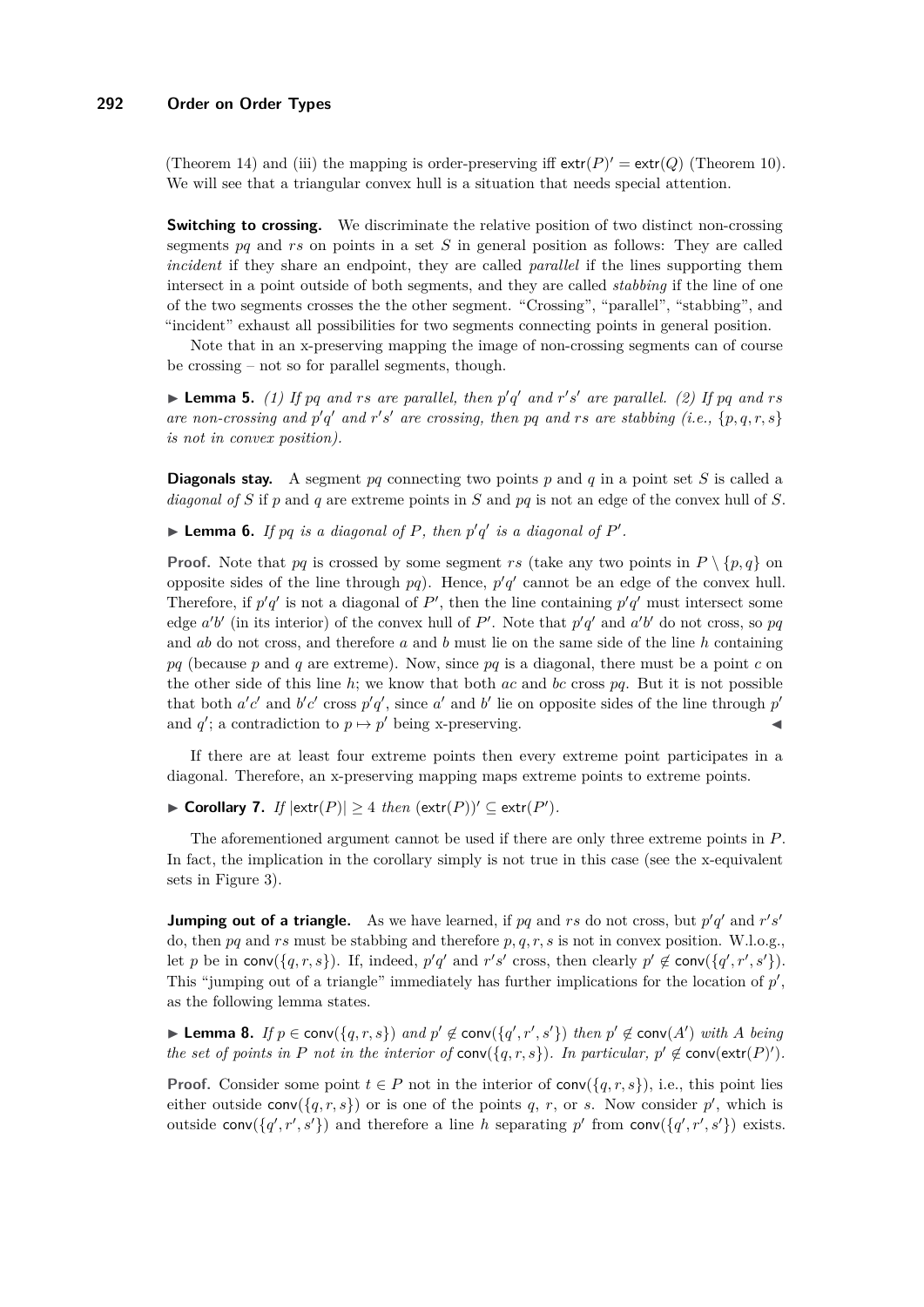Clearly, if *t* is among  $q, r, s$ , then *h* separates  $p'$  from  $t'$ . If *t* is outside conv( $\{q, r, s\}$ ), then pt crosses one of the segments  $qr$ ,  $rs$ , or  $sq$ , say it is  $qr$ . Now  $p't'$  must cross  $q'r'$ ; therefore  $p'$  and  $t'$  must be on opposite sides of *h* and this line *h* separates all of *A* from *p*.

Observe now that if  $P' > x P$ , then the mapping must turn a non-crossing pair into a crossing pair (otherwise  $P$  and  $P'$  are x-equivalent). Hence some point  $p$  has to leave some triangle under the x-preserving mapping and therefore  $P'$  must have some new extreme point *u'* (not necessarily *p'* itself), i.e.,  $u' \in \text{extr}(P')$  but  $u \notin \text{extr}(P)$ . In combination with Corollary [7](#page-7-0) this yields the following.

<span id="page-8-4"></span>▶ **Corollary 9.** *If*  $|\text{extr}(P)| \geq 4$  *and*  $P' >_{x} P$ *, then*  $(\text{extr}(P))' \subsetneq \text{extr}(P')$ *.* 

Hence, the number of extreme points has to increase. The following theorem is an important implication of the "jumping out of a triangle" observation.

<span id="page-8-2"></span>**Theorem 10.** *The x-preserving mapping*  $p \mapsto p'$  *is order-preserving iff*  $ext(P)' = ext(P')$ *.* 

Corollary [7](#page-7-0) and Theorem [10](#page-8-2) imply that order types and crossing types coincide for point sets with at least 4 extreme points. This can also be seen by combining Corollary [1](#page-4-0) and the fact that, given the rotation system and the extreme points of a point set, its order type is determined (as shown in [\[2\]](#page-14-15)).

<span id="page-8-3"></span>► **Corollary 11.** *If*  $P \sim_x P'$  *and*  $|\text{extr}(P)| \geq 4$ *, then*  $P$  *and*  $P'$  *are of the same order type.* 

In Figure [3](#page-2-0) we have seen an example witnessing that the condition  $|\text{extr}(P)| \geq 4$  is essential in Corollary [11.](#page-8-3) It is evident that  $|\text{extr}(P)| = 3$  needs special attention.

**Three extreme points.** While we have examples where  $(\text{extr}(P))' \subseteq \text{extr}(P')$  is not true (if  $|\text{extr}(P)| = 3$ , we can still show that  $P' >_{x} P$  always implies  $|\text{extr}(P')| > |\text{extr}(P)|$ .

<span id="page-8-5"></span>▶ **Lemma 12.** *If*  $|\text{extr}(P)| = |\text{extr}(P')| = 3$  *for sets P and P' with*  $P \leq_x P'$ *, then*  $P \sim_x P'$ *.* 

We can finally conclude (from Corollary [9](#page-8-4) and Lemma [12\)](#page-8-5) that strict x-dominance goes with a strictly larger set of extreme points.

<span id="page-8-0"></span> $\blacktriangleright$  **Theorem 13.** *If*  $P \leq x P'$ , *then*  $|\text{extr}(P)| \leq |\text{extr}(P')|$ )|.

It remains to show x-equivalence for related sets with the same number of extreme points.

<span id="page-8-1"></span>**Theorem 14.** *The inverse of the x-preserving mapping*  $p \mapsto p'$  *is x-preserving iff*  $|\text{extr}(P)| =$  $|\text{extr}(P')|$ .

**Proof.** If the inverse of  $p \mapsto p'$  is x-preserving, then  $P \sim_x P'$  and we know that  $|\text{extr}(P)| =$  $|\text{extr}(P')|$  holds by Proposition [4.](#page-6-1) If the inverse of  $p \mapsto p'$  is not x-preserving, then there has to be a crossing in  $P'$  that is not present in the preimage  $P$ , i.e., there are strictly more crossings in  $K_{P'}$  than in  $K_P$ . Therefore,  $P'$  strictly x-dominates  $P$  and, by Theorem [13,](#page-8-0) we have  $|\text{extr}(P)| < |\text{extr}(P')|$ , contradicting the assumption that  $|\text{extr}(P)| = |\text{extr}(P')|$ .

## <span id="page-8-6"></span>**4 (Sufficient) Conditions for Crossing-Dominance**

In Section [2](#page-5-0) we gave a characterization of the point sets dominated by Conv*n*. Together with Theorem [13,](#page-8-0) this immediately gives us the following result.

► Corollary 15. If  $|\text{extr}(P)| = |P| - 1$ , then P is x-maximal iff it has no Hamiltonian cycle *of unavoidable edges.*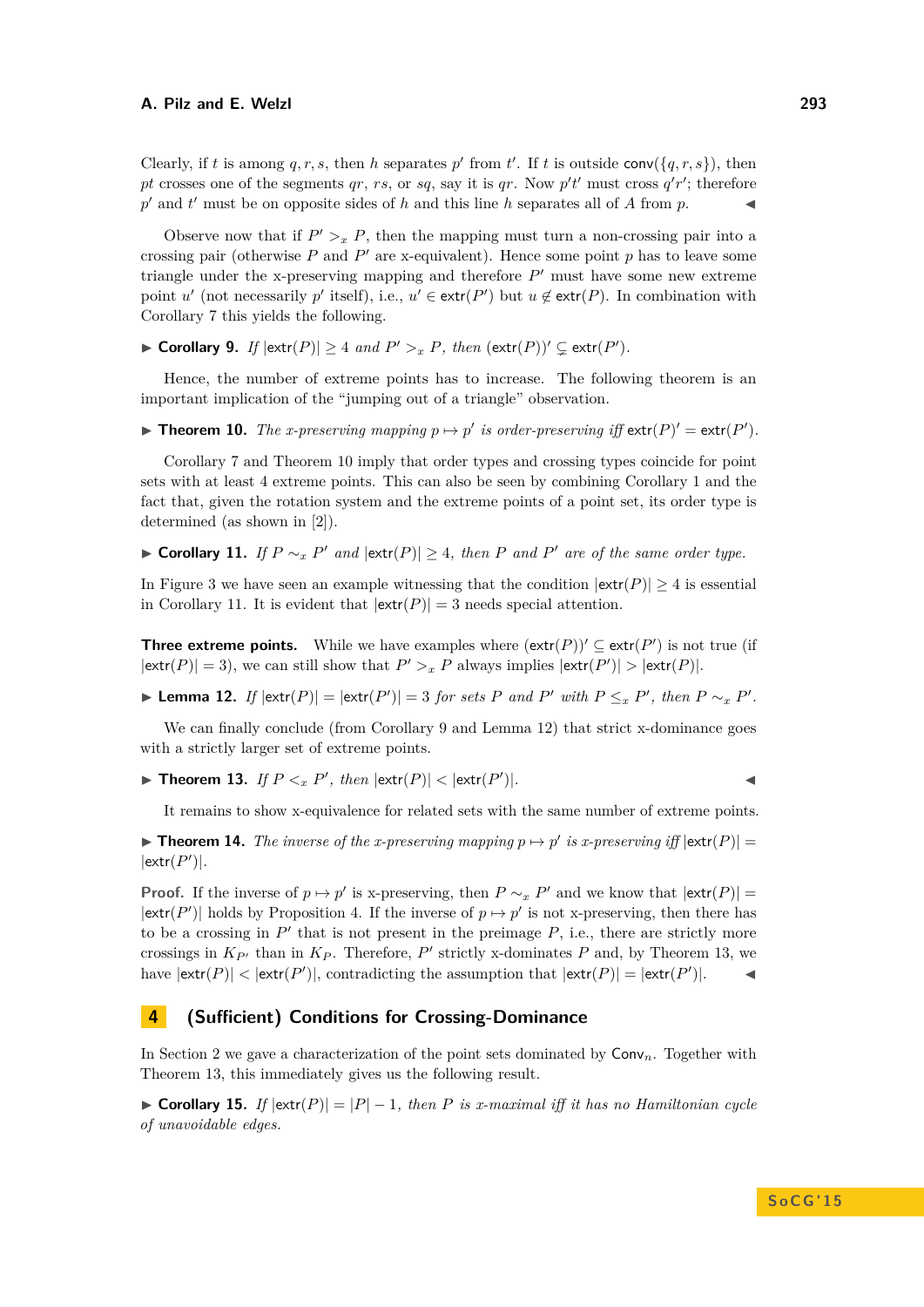While for (realizable) point sets not dominated by  $\text{Conv}_n$  we cannot give such a complete characterization, we can give properties that witness x-maximality of a point set, based on unavoidable edges. Consider two point sets  $P \leq_x P'$  with  $\text{extr}(P)' \subsetneq \text{extr}(P')$ . Then there is an edge *ab* of  $conv(P)$  such that *a'* and *b'* are not consecutive on the boundary of conv(*P'*). Let  $C' = (a', \ldots, b')$  be the chain from  $a'$  to  $b'$  on the boundary of conv(*P'*) whose preimage C does not contain any points of  $ext(P)$  except from a and b. Clearly, the edges of *C* have to be unavoidable in *P*. We call such a chain of unavoidable edges *C* between *a* and *b* an *unavoidable detour* and call the points in  $C \setminus \{a, b\}$  its *elements*. Using Corollary [9](#page-8-4) we immediately get the following result.

**► Theorem 16.** *If*  $P$  *with*  $|\text{extr}(P)| \geq 4$  *has no unavoidable detour, then it is x-maximal.* 

This further implies

▶ **Theorem 17.** For any given number *m*, there exists a number *n* such that among all order *types of size n there are at least m crossing-maximal ones.*

**General properties of unavoidable detours.** Since unavoidable detours are fundamental for x-dominance, we identify some of their properties. For the following lemmas, let *P* be a point set containing an unavoidable detour *C* between two distinct extreme points *a* and *b* (recall that *a* and *b* are neighbored on the convex hull boundary of *P* and observe that there cannot exist a chain of unavoidable edges between two non-neighbored extreme points that does not use other extreme points of the set).

► **Lemma 18.** *The region bounded by the cycle*  $C \cup ab$  *does not contain any point of*  $P \setminus C$ *.* 

**► Lemma 19.** In the rotation of any point  $p ∈ P \setminus C$ , the elements of *C* occur in the order *defined by C* and are consecutive among  $C \cup \text{extr}(P)$ *.* 

<span id="page-9-0"></span>▶ **Lemma 20.** *All points of*  $P \setminus C$  *are on the same side of any two points*  $p, q \in C$ *.* 

<span id="page-9-1"></span> $\blacktriangleright$  **Lemma 21.** *No two points in*  $P \setminus C$  *have a supporting line intersecting C more than once.* 

**Unavoidable detours and x-dominating sets.** We can construct examples where not only the elements of *C* jump out of a triangle. However, the points that jump out of a triangle are not arbitrary.

**I Lemma 22.** Suppose we have two point sets  $P \leq_x P'$  with an unavoidable detour  $C =$  $(a, \ldots, b)$  *s.t.*  $extr(P') = (extr(P) \cup C)'$ . Let *J* be the set of points that jump out of a triangle *in that mapping. Then the line defined by a point*  $j \in J$  *and any other point*  $p \in P \setminus C$ *intersects ab.*

<span id="page-9-2"></span>I **Theorem 23.** *If a point set P has an unavoidable detour then it is x-dominated by an abstract order type (that may not be realizable by a point set).*

**Proof.** Let *C* be any unavoidable detour in *P* between two extreme points *a* and *b*. We construct a generalized configuration  $P'$  of points that x-dominates  $P$  such that  $extr(P')$ consists of  $ext(P)'$  plus the images of the elements of *C*. We transform  $P \setminus C$  and its set of supporting lines into a generalized configuration of points. Since *C* is an unavoidable detour, all points of  $P \setminus C$  are on the same side of any two points of  $C$  by Lemma [20.](#page-9-0) We replace  $C$ by a Jordan arc between *a* and *b*. This pseudo-segment intersects exactly those supporting lines of  $P \setminus C$  as the initial edge *ab*, since any supporting line of  $P \setminus C$  intersected *C* at most once by Lemma [21.](#page-9-1) Therefore, it can be extended to a pseudo-line intersecting each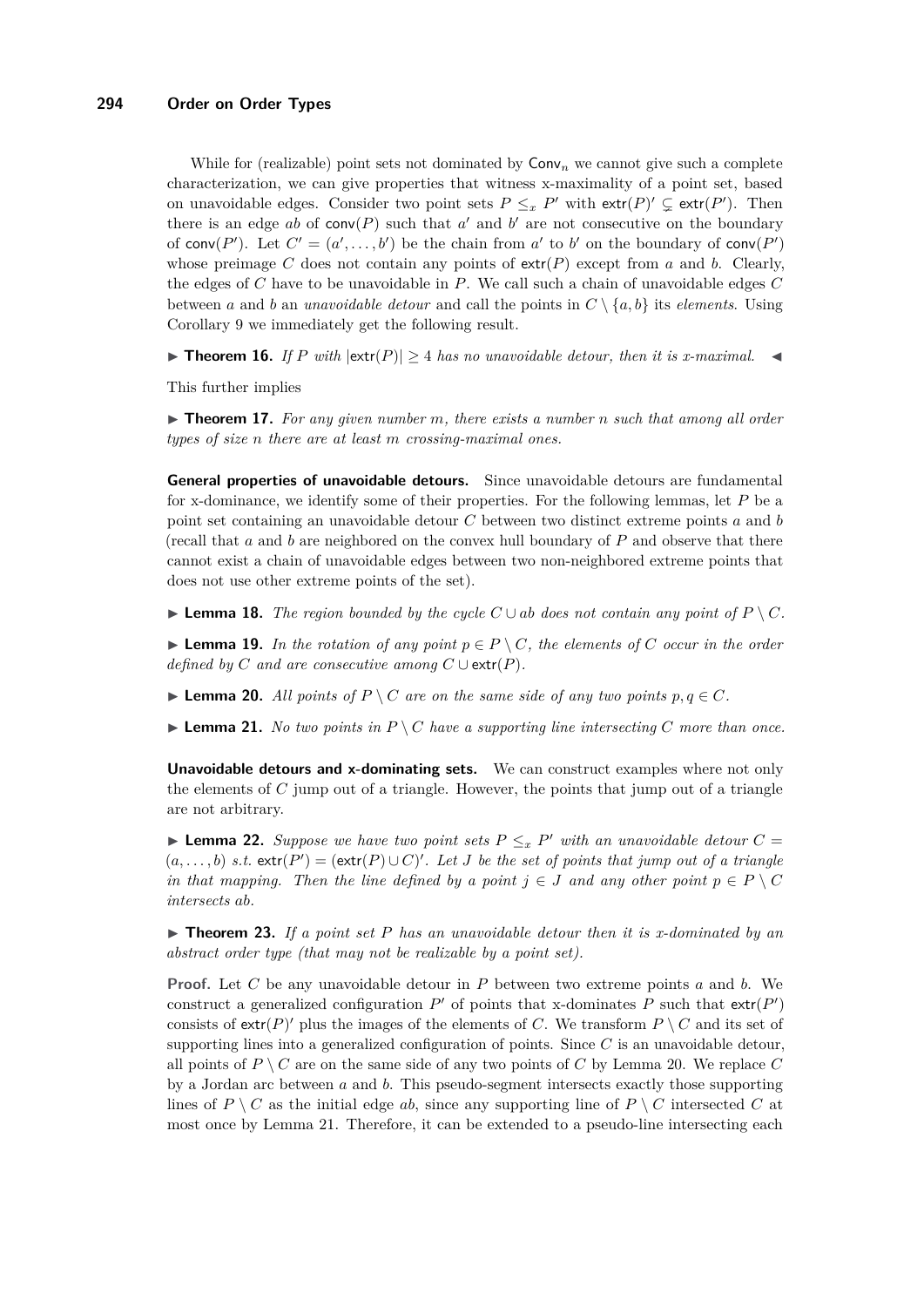supporting line exactly once along the initial supporting line of *ab*. The supporting lines that intersected  $C$  now intersect the pseudo-segment  $a'b'$  in the same order as along  $C$ . We can therefore place the convex chain  $C'$  and the relevant parts of its supporting pseudo-lines arbitrarily close to the pseudo-segment. Again, an extension of the supporting lines is done appropriately along the initial supporting line of *ab*, making the resulting point set and its pseudo-line arrangement a valid generalized configuration of points that x-dominates  $P$ .

In contrast to that, we have the following result, which implies that realizability of abstract order types is crucial in connection with x-maximal point sets.

► **Theorem 24.** *There are point sets that have at least four extreme points and an unavoidable detour, but are still x-maximal.*

The construction in the proof of Theorem [23](#page-9-2) gives, in general, one out of many abstract order types that dominate P, depending on where in  $conv(C')$  we place the points of  $J' \setminus C'$ . However, we have the following restriction.

**Proposition 25.** Suppose we have two point sets  $P \leq_x P'$  with  $|\text{extr}(P)| \geq 4$  and an *unavoidable detour*  $C = (a, \ldots, b)$  *s.t.*  $extr(P') = (extr(P) \cup C)'$ . Then  $P \setminus C$  and  $P' \setminus C'$ *have the same order type.*

In the previous statements, we considered only single unavoidable detours. However, the results can again be applied to the dominating set if it contains an unavoidable detour. While this is fine when working with abstract order types, keep in mind that there may be non-realizable dominating abstract order types that are again dominated by a realizable one.

## <span id="page-10-0"></span>**5 Different Extreme Points in the Dominating Set**

While in Section [4](#page-8-6) we gave a characterization of crossing-domination for the case where all images of the extreme points are again extreme points of the dominating set, we consider now, for  $P \leq_x P'$ , the case  $ext(P)' \nsubseteq ext(P')$ . Corollary [9](#page-8-4) tells us that we have  $|ext(P)| = 3$ . We classify the different cases by the number of common extreme points (see Figure [5](#page-11-0) for examples). For two of the cases, we will exploit the properties of crossing-equivalent subsets.

**Properties of crossing-equivalent sets.** It became obvious that the case  $|\text{extr}(P')| = 3$ needs special attention. For that we try to understand the scenario when  $P$  and  $P'$  have a triangular convex hull, but some extreme points of  $P$  do not map to extreme points in  $P'$ .

As already discussed, crossing-equivalence of two point sets implies that they have the same rotation system. Point sets with the same rotation system have been discussed by Aichholzer et al. [\[2\]](#page-14-15). They show that if two order types with the same rotation system have no common extreme point (under the given bijection) these two order types are the only ones in that equivalence class, as there are exactly two triangles of unavoidable edges that can be transformed to the convex hull. (They give an upper bound of  $|P| - 1$  on the number of different (labeled) order types in that equivalence class when there are common extreme points.) The following lemma states, in a different formulation, a result that is also given in [\[2\]](#page-14-15).

<span id="page-10-1"></span>**Example 10.** *If* extr(*P'*) =  $\{a', b', c'\} \neq (\text{extr}(P))'$ , then  $|\text{extr}(S)| = 3$  *for all sets S with*  ${a,b,c} \subseteq S \subseteq P$ *. More precisely, P can be partitioned into three sets*  $P_a = {a_0, \ldots, a_{n_a}}$ ,  $P_b = \{b_0, \ldots, b_{n_b}\},$  and  $P_c = \{c_0, \ldots, c_{n_c}\},$  such that  $a_0 = a, b_0 = b,$  and  $c_0 = c$  and for all nonnegative integers  $i, j, k$  with  $i \leq n_a, j \leq n_b$ , and  $k \leq n_c$ , conv $(\{a_i, b_j, c_k\}) \cap P =$  ${a_0, \ldots, a_i} \cup {b_0, \ldots, b_j} \cup {c_0, \ldots, c_k}.$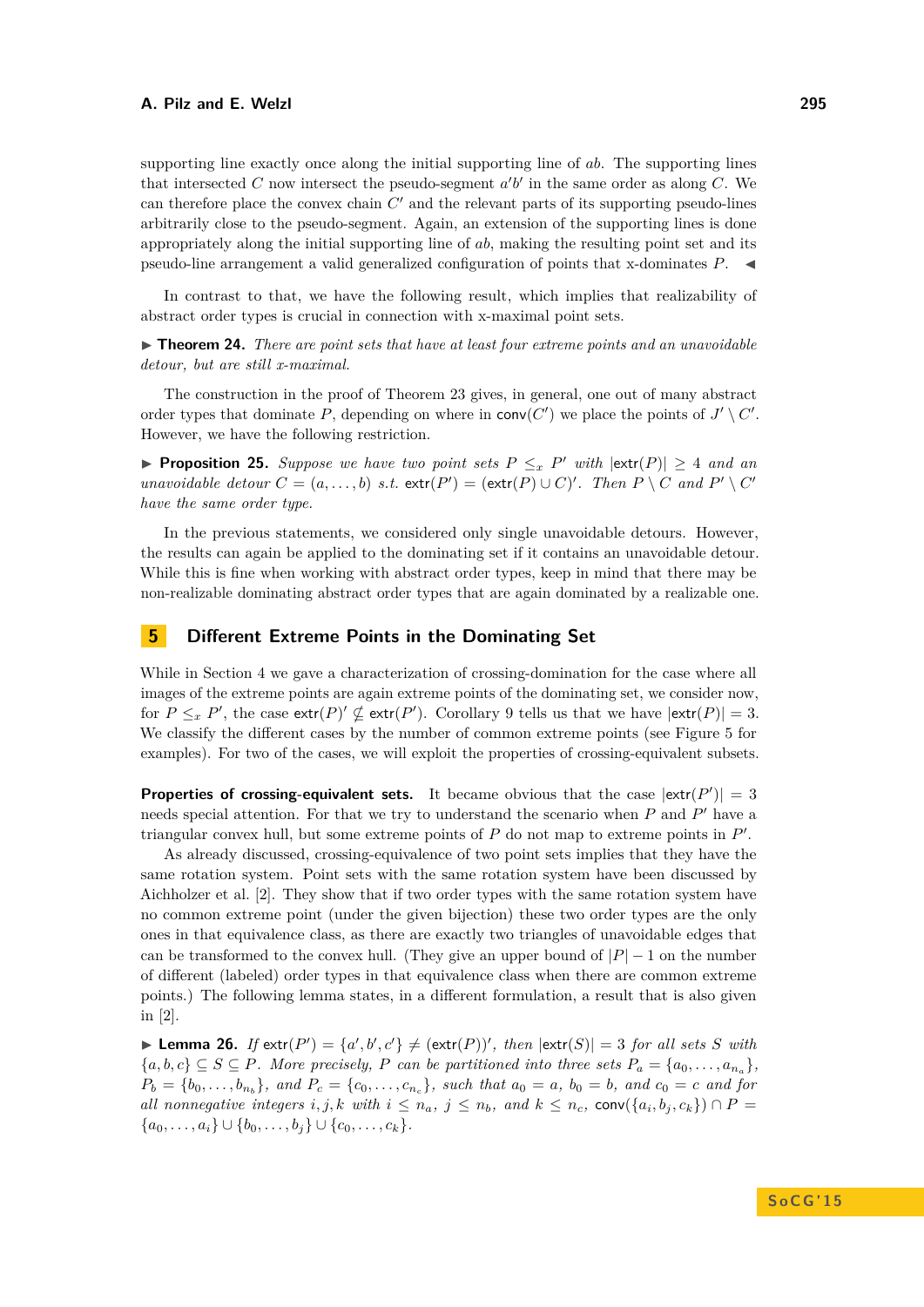<span id="page-11-0"></span>

**Figure 5** x-Preserving mappings where only zero (left), one (middle), and two (right) extreme points stay the same. Unavoidable edges are drawn.

Observe that this constrains the position of the points to a high extent. Still, we can actually take an instance of any order type, scale it appropriately, and use it as one of the three subsets when constructing such a point set. The following theorem shows that this characterization also provides a construction for all sets in the equivalence class, meaning that if one of them is realizable then all of them are realizable.

I **Theorem 27.** *If there exists a triangle* ∆*abc in a point set P such that P can be partitioned into three sets as in Lemma [26,](#page-10-1) then we can construct a point set*  $P'$  *with*  $P \sim_x P'$  *and*  $extr(P') = \{a', b', c'\}.$ 

**No common extreme point.** For the case  $ext{c}(P)' \cap ext{c}(P') = \emptyset$ , we have

▶ **Theorem 28.** *If, for*  $P \leq_x P'$ ,  $ext(P)' \cap ext(P') = \emptyset$ , then  $|ext(P')| = 3$  and  $P \sim_x P'$ .

Therefore, the two point sets have a different order type but the same rotation system. As already mentioned, there are only two order types in such an equivalence class [\[2\]](#page-14-15).

**One common extreme point.** Let  $ext(P) = \{a, b, c\}$  with  $a', b' \notin ext(P')$ , i.e., *c* is the only extreme point of  $P$  whose image is also an extreme point of  $P'$ . We denote the cycle on the boundary of  $conv(P')$  by  $H' = (h'_0, \ldots, h'_k)$  and define  $h_0 = c$ . Further, we consider the triangle ∆*abc* and the cycle *H* to be oriented counterclockwise. Since the segment between *c* and any other point of *P* must not cross the chain  $(h_1, \ldots, h_k)$ , the region where the other points of *P* can be placed is partitioned into two disjoint parts. Let  $A \subset P$  be the points to the right of  $h_0h_1$  (in particular,  $a \in A$ ), and let  $B \subset P$  be the points to the left of  $h_0h_k$ (implying  $b \in B$ ). Observe that the cycle *H* may not be in convex position, but the radial order of its interior points around both *a* and *b* is  $h_1, \ldots, h_k$ .

<span id="page-11-1"></span>**Example 10.** The interior of the convex hull of  $h'_1, \ldots, h'_k$  is empty.

Since, by Lemma [29,](#page-11-1) we obtain a triangular convex hull when removing the vertices *h*<sub>2</sub>*,...*, *h*<sub>*k*−1</sub>*,* Lemma [12](#page-8-5) directly gives us the following result.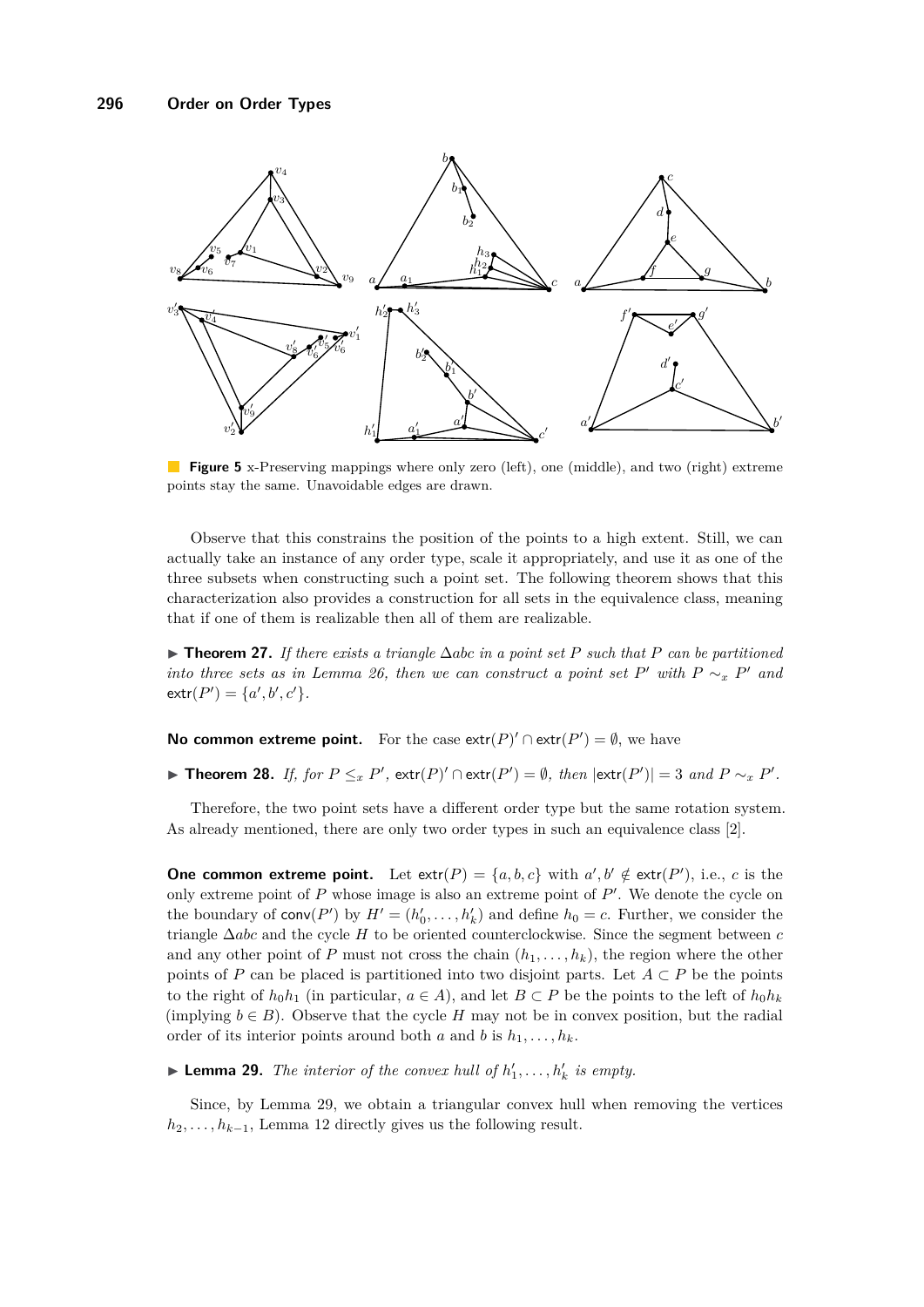<span id="page-12-0"></span>▶ Corollary 30. If the convex hulls of P and P' share exactly one point, then the rotations *around all vertices remain the same when removing the elements*  $h_2, \ldots, h_{k-1}$  *and their images from P* and *P*<sup>'</sup>, respectively.

Corollary [30](#page-12-0) is a powerful tool for inspecting the structure of  $P$  and  $P'$ . It allows us to apply Lemma [26](#page-10-1) to see that there is a hierarchy among the points of *P* in *A* and *B*. For example, in the rotation around *a*, all points of  $B \setminus \{b\}$  are between *b* and  $h_k$ , and vice versa.

**Corollary 31.** *No point of*  $P' \setminus \{c'\}$  *is on the same side of*  $a'b'$  *as*  $c'$ *.* 

Also, the triangle ∆*abc* behaves as in the case of crossing-equivalent sets and therefore its image is unavoidable when removing the points  $\{h_2, \ldots, h_{k-1}\}.$ 

▶ **Corollary 32.** *There is no point*  $p' \in P' \setminus H'$  *s.t. the edge*  $c'p'$  *intersects the edge*  $a'b'$ *.* 

Let us partition *A* into subsets  $A_i$  s.t.  $A_i$  consists of the points in *A* that are in the interior of the triangle  $\Delta ah_i h_{i+1}$ , and do the same for *B*. Note that there is a line  $\ell$  that separates *A* and *B* from *H*.

▶ **Lemma 33.** Let *i* be the highest index such that  $A_i \neq \emptyset$ . Analogously, let *j* be the lowest *index such that*  $B_j \neq \emptyset$ *. Then*  $i \leq j$ *.* 

Corollary [30,](#page-12-0) in combination with Lemma [26,](#page-10-1) tells us that, after removing, say, *a*, the resulting subset has again a triangular convex hull; therefore the previous lemma also holds for the new extreme point  $a_1$ . Hence, we get

<span id="page-12-1"></span>► **Corollary 34.** Let *i* be the highest index such that the supporting line of two points  $a_k, a_l \in A$ *intersects the edge*  $h_i h_{i+1}$ *, and let j be the lowest index such that the supporting line of two points*  $b_qb_r \in B$  *intersects the edge*  $h_jh_{j+1}$ *. Then*  $i \leq j$ *.* 

It is easy to construct examples where there are multiple sets that strictly dominate *P* and that have the image of *H* as extreme points by having different rotations around the images of *c*. Still, Corollary [34](#page-12-1) completes the characterization of the sets  $P$  and  $P'$  up to stretchability by similar reasoning as in the proof of Theorem [23.](#page-9-2)

**Two common extreme points.** If the convex hull boundary of  $P'$  contains two images of extreme points of *P*, then there has to be an unavoidable detour connecting such points *a* and *b*. This unavoidable detour gives the description of an abstract order type that strictly dominates *P* by Theorem [23,](#page-9-2) just like for sets with more extreme points. However, as the three order types with five points show (e.g., by swapping the labels  $v'_1$  and  $v'_2$  in Figure [2\)](#page-1-1), we might not have  $ext(P)' \subset ext(P')$ . There may therefore be several abstract order types that strictly dominate *P*, and these may not be constructed the same way as in the proof of Theorem [23.](#page-9-2) However, we know the following.

▶ **Theorem 35.** Let  $ext(P) = \{a, b, c\}$  and  $P \leq_x P'$ . If  $a', b' \in ext(P')$  and  $c' \notin ext(P')$ , *then*  $a'b'$  *is an edge of* conv $(P')$ *.* 

#### **6 Algorithms and the Order Type Data Base**

So far, we did not address the algorithmic problem of deciding whether a point set crossingdominates another. We do so in this section. Further, we explain how we used the properties of for x-dominance to extract all crossing-maximal and crossing-minimal order types for up to 11 points. Theorem [3](#page-5-1) is the key result for checking whether a point set not in convex position x-dominates another. Since Theorem [2](#page-5-2) also gives a description of sets dominated by  $Conv_n$ , we can devise fast algorithms for checking x-dominance.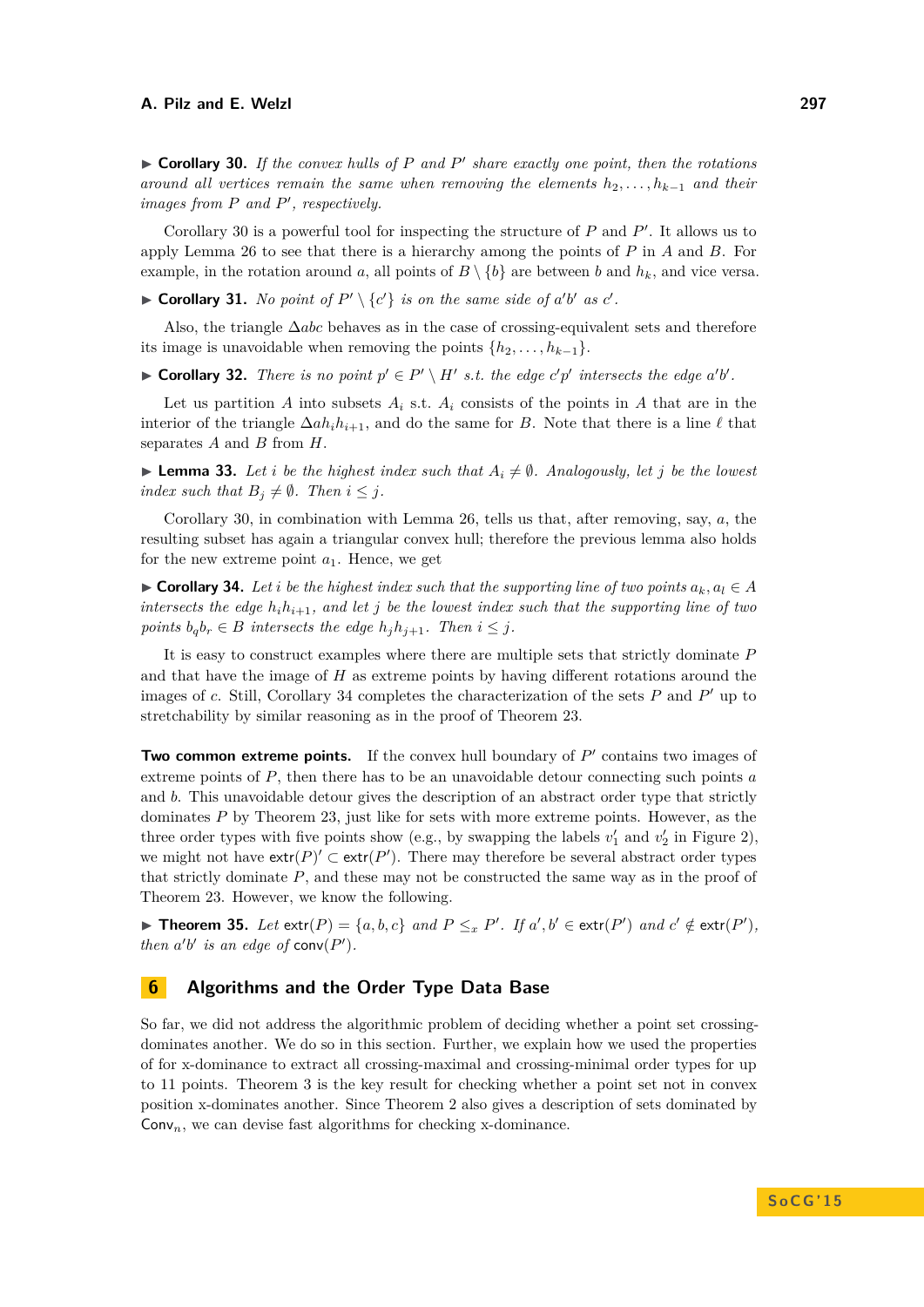I **Lemma 36.** *The existence of a Hamiltonian cycle in the set of unavoidable edges of a point set P can be decided in polynomial time.*

▶ **Theorem 37.** *Given two point sets P and P*<sup>*'*</sup> *of size n, it can be decided in polynomial time whether*  $P \leq_x P'$ *.* 

As a practical result of our work, we generated files containing exactly the realizations of the crossing-maximal and crossing-minimal order types for up to 10 points. For 11 points, such files were also extracted, but are likely to contain a small fraction of false-positives, which could not be filtered out by our methods due to the wast number of order types of size 11. We sketch our approach that allowed us to eventually generate these data bases within few CPU hours by extracting them from the Point Set Order Type Data Base (see [\[1,](#page-14-3) [5\]](#page-14-4)).

Theorem [23](#page-9-2) states that every point set *P* containing an unavoidable detour is dominated by an abstract order type. We use this to quickly find a point set in the Order Type Data Base that dominates a given one. First, we enumerate all cycles that consist of unavoidable edges that contain all extreme points of *P*. For each such cycle, we consider the abstract order type that has this cycle as convex hull boundary; all other point triples are oriented in the same way as in *P*. By the proof of Theorem [23,](#page-9-2) this abstract order type x-dominates *P*. (Note that this does not produce all possible abstract order types x-dominating *P*; we do not get those sets where points with non-extreme image jump out of a triangle.) We get the lexicographically smallest  $\lambda$ -matrix as a fingerprint (see [\[9\]](#page-14-8)) from each such abstract order type and search for this matrix in the data base. Using this method, most of the non-maximal sets could be identified quickly (we can perform a binary search for the matrix in the data base). For some of the sets, no realizable order type could be found this way. Therefore, for up to 10 points, we used a second iteration in which these sets where checked against all other ones that were not identified to be non-maximal in the first iteration. Further, all sets with triangular convex hull that contain a cycle of unavoidable edges of length at least four not violating the conditions of Corollary [34](#page-12-1) were checked in this phase. Similarly, the following characterization allows us to identify crossing-minimal sets.

**Theorem 38.** Let  $P$ ,  $|ext(P)| \geq 4$ , *be a set of points such that, for every sequence*  $H = (h_i, \ldots, h_j), |H| \geq 3$ , of consecutive points on the convex hull boundary of P, conv(*H*) *contains a pair*  $p, q \in P \setminus H$  *s.t.*  $pq$  *does not stab*  $h_i h_j$ *. Then P is crossing-minimal.* 

For sets that have at least one chain *C*,  $|C| \leq |\text{extr}(P)| - 1$ , on the boundary of the convex hull that may be an unavoidable detour in a dominated set, we obtain a corresponding abstract order type. In such an abstract order type, the chain *C* is made reflex (which is, in general, not the only possibility), and for all points inside  $conv(C)$ , the triple orientations change accordingly. This way, many dominated order types can be found quickly.

Calculating the *λ*-matrix of an implicitly given abstract order type is a rather involved and therefore error-prone task, and even obtaining a bijection between two point sets using Theorem [3](#page-5-1) is not completely fail-safe. However, when given the bijection between two point sets, we can, in a brute-force way, compare all 4-tuples to check crossing-dominance, a comparatively simple task. Once given the point set that witnesses non-maximality or non-minimality of another one, these sets can be compared quickly. This separate check was used to verify the resulting data.

**Acknowledgements.** We want to thank Oswin Aichholzer and Thomas Hackl for valuable discussions, in particular on handling the Order Type Data Base and on partitioning edges into spanning trees for 10 points, as well as for setting up computations on the Graz University